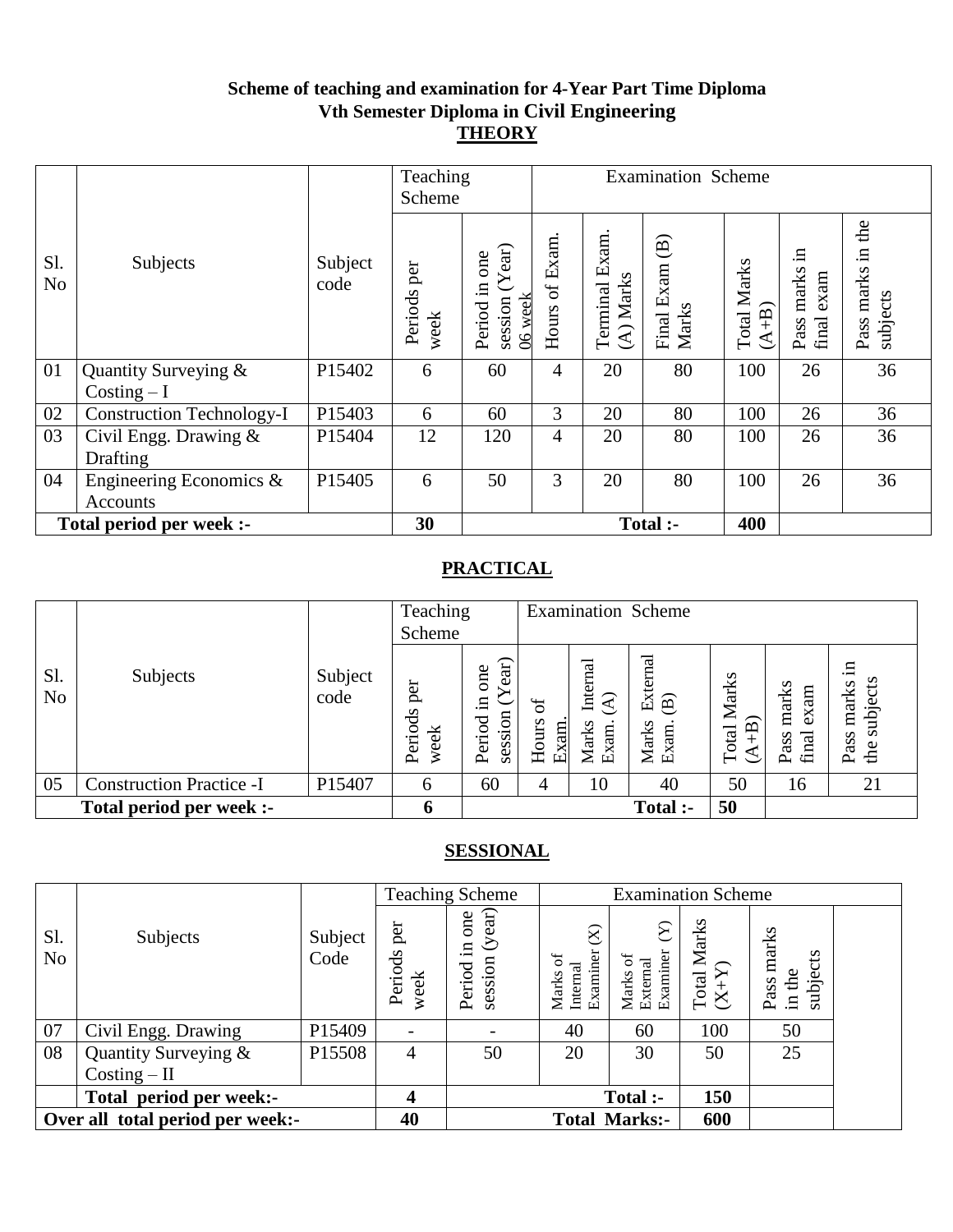#### **Scheme of teaching and examination for 4-Year Part Time Diploma Vth Semester Diploma in Electrical Engineering THEORY**

|                       |                             |                    | Teaching<br>Scheme     |                                                  | <b>Examination Scheme</b>  |                                      |                                                  |                           |                                   |                                        |
|-----------------------|-----------------------------|--------------------|------------------------|--------------------------------------------------|----------------------------|--------------------------------------|--------------------------------------------------|---------------------------|-----------------------------------|----------------------------------------|
| S1.<br>N <sub>o</sub> | Subjects                    | Subject<br>code    | per<br>Periods<br>week | (Year)<br>one<br>Period in<br>session<br>06 week | Exam.<br>$\sigma$<br>Hours | xam.<br>凹<br>$(A)$ Marks<br>Terminal | $\widehat{\mathbf{B}}$<br>Exam<br>Marks<br>Final | Marks<br>$(A+B)$<br>Total | .日<br>Pass marks<br>exam<br>final | the<br>Ξ.<br>marks<br>subjects<br>Pass |
| 01                    | <b>Electrical Machine-I</b> | P20402             | 5                      | 50                                               | 3                          | 20                                   | 80                                               | 100                       | 26                                | 36                                     |
| 02                    | Electrical Engg. Drawing    | P20404             | 6                      | 60                                               | 4                          | 20                                   | 80                                               | 100                       | 26                                | 36                                     |
| 03                    | Electrical Measurement &    | P20604             | 6                      | 60                                               | 3                          | 20                                   | 80                                               | 100                       | 26                                | 36                                     |
|                       | <b>Measuring Instrument</b> |                    |                        |                                                  |                            |                                      |                                                  |                           |                                   |                                        |
| 04                    | Electrical Estimating &     | P <sub>20405</sub> | $\overline{4}$         | 50                                               | 4                          | 20                                   | 80                                               | 100                       | 26                                | 36                                     |
|                       | Costing                     |                    |                        |                                                  |                            |                                      |                                                  |                           |                                   |                                        |
|                       | Total period per week :-    |                    | 21                     |                                                  |                            |                                      | Total :-                                         | 400                       |                                   |                                        |

# **PRACTICAL**

|                       |                          |                 | Teaching<br>Scheme     |                                             |                     |                                                       | <b>Examination Scheme</b>         |                                                                                                                           |                                |                                        |
|-----------------------|--------------------------|-----------------|------------------------|---------------------------------------------|---------------------|-------------------------------------------------------|-----------------------------------|---------------------------------------------------------------------------------------------------------------------------|--------------------------------|----------------------------------------|
| Sl.<br>N <sub>o</sub> | Subjects                 | Subject<br>code | per<br>Periods<br>week | ear)<br>one<br>≻<br>.크<br>session<br>Period | 5<br>Hours<br>Exam. | Internal<br>$\widehat{\mathcal{A}}$<br>Marks<br>Exam. | External<br>(B)<br>Marks<br>Exam. | <b>Total Marks</b><br>$\widehat{+}$ B)<br>$\mathfrak{S}% _{A}^{\ast}(\mathbb{R})\subset\mathfrak{S}_{A}\!\left( A\right)$ | marks<br>exam<br>final<br>Pass | .日<br>subjects<br>marks<br>Pass<br>the |
| 05                    | Electrical Engg. Lab.    | P20406          | 6                      | 60                                          | 4                   | 10                                                    | 40                                | 50                                                                                                                        | 16                             | 21                                     |
|                       | Total period per week :- |                 | 6                      |                                             |                     |                                                       | Total :-                          | 50                                                                                                                        |                                |                                        |

|                       |                                  |                 |                          | <b>Teaching Scheme</b>                   |                                                  |                                    | <b>Examination Scheme</b> |                                                   |  |
|-----------------------|----------------------------------|-----------------|--------------------------|------------------------------------------|--------------------------------------------------|------------------------------------|---------------------------|---------------------------------------------------|--|
| Sl.<br>N <sub>o</sub> | Subjects                         | Subject<br>Code | per<br>Periods<br>week   | (year)<br>one<br>묘.<br>session<br>Period | $\otimes$<br>Examiner<br>5ŕ<br>Internal<br>Marks | Examiner<br>ਠ<br>External<br>Marks | Total Marks<br>$(X+Y)$    | Pass marks<br>subjects<br>$\operatorname{in}$ the |  |
| 06                    | Electrical Engg. Lab.            | P20408          | $\overline{\phantom{a}}$ |                                          | 20                                               | 30                                 | 50                        | 25                                                |  |
| 07                    | <b>Electrical Engg. Drawing</b>  | P20410          | $\overline{\phantom{a}}$ |                                          | 20                                               | 30                                 | 50                        | 25                                                |  |
| 08                    | Electrical Measurement &         | P20508          | $\overline{\phantom{a}}$ |                                          | 20                                               | 30                                 | 50                        | 25                                                |  |
|                       | <b>Electrical Machine Lab</b>    |                 |                          |                                          |                                                  |                                    |                           |                                                   |  |
|                       | Total period per week:-          |                 |                          |                                          |                                                  | <b>Total</b> :-                    | 150                       |                                                   |  |
|                       | Over all total period per week:- |                 | 27                       |                                          |                                                  | <b>Total Marks:-</b>               | 600                       |                                                   |  |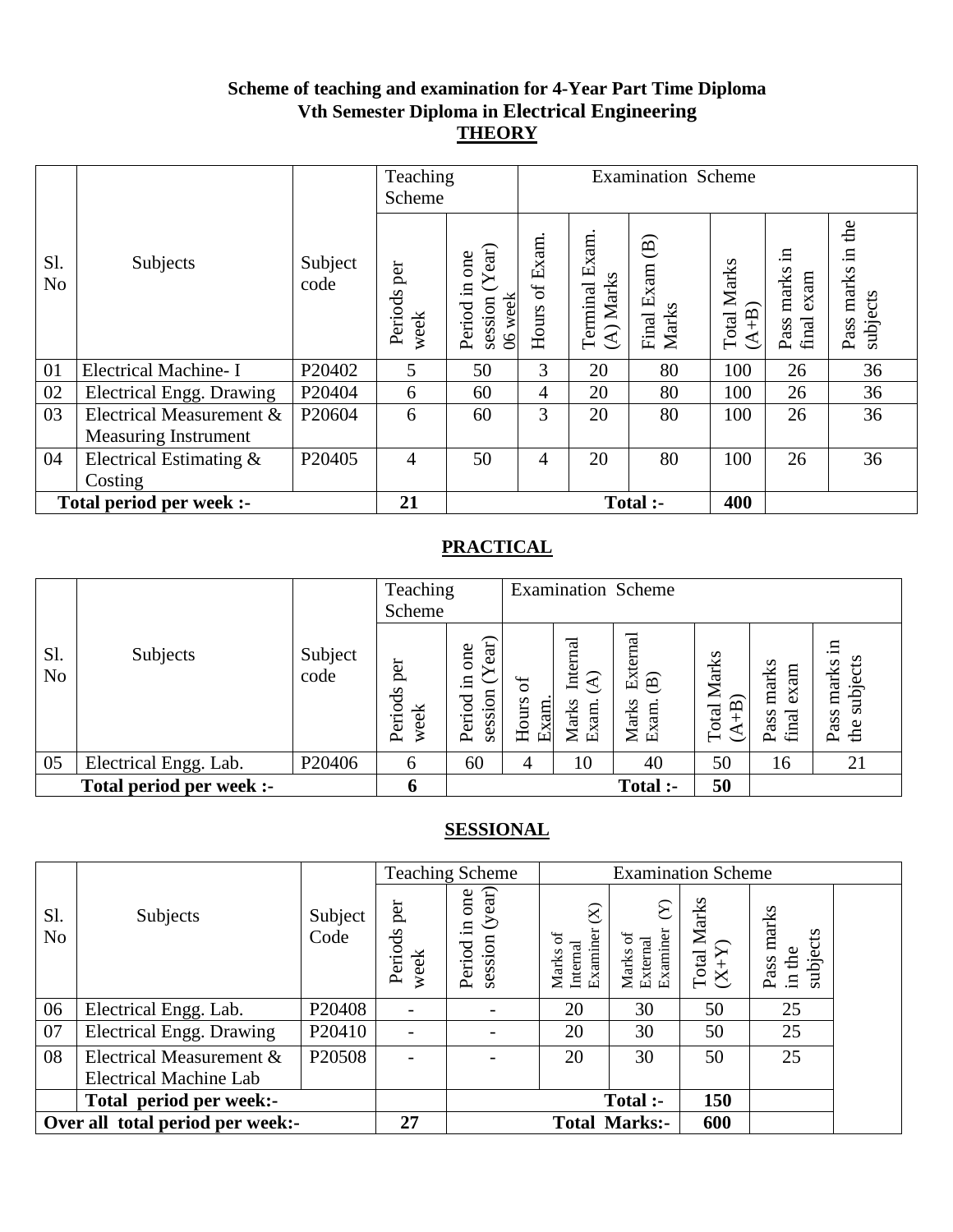#### **Scheme of teaching and examination for 4-Year Part Time Diploma Vth Semester Diploma in Mechanical Engineering THEORY**

|                       |                          |                    | Teaching<br>Scheme  |                                               | <b>Examination Scheme</b>  |                                    |                                                  |                         |                                   |                                           |
|-----------------------|--------------------------|--------------------|---------------------|-----------------------------------------------|----------------------------|------------------------------------|--------------------------------------------------|-------------------------|-----------------------------------|-------------------------------------------|
| Sl.<br>N <sub>o</sub> | Subjects                 | Subject<br>code    | Periods per<br>week | session (Year)<br>one<br>Period in<br>06 week | Exam.<br>$\sigma$<br>Hours | xam.<br>凹<br>(A) Marks<br>Terminal | $\widehat{\mathbf{B}}$<br>Exam<br>Marks<br>Final | Marks<br>$A+B$<br>Total | .⊟<br>Pass marks<br>exam<br>final | the<br>$\Xi$<br>marks<br>subjects<br>Pass |
| 01                    | Metrology & Quality      | P25401             | $\overline{4}$      | 50                                            | 3                          | 20                                 | 80                                               | 100                     | 26                                | 36                                        |
|                       | Control                  |                    |                     |                                               |                            |                                    |                                                  |                         |                                   |                                           |
| 02                    | <b>Machine Drawing</b>   | P <sub>25403</sub> | 9                   | 120                                           | 4                          | 20                                 | 80                                               | 100                     | 26                                | 36                                        |
| 03                    | Theory of Machines       | P25404             | 6                   | 60                                            | 3                          | 20                                 | 80                                               | 100                     | 26                                | 36                                        |
| 04                    | Hydraulic and Fluid      | P25405             | 5                   | 60                                            | 3                          | 20                                 | 80                                               | 100                     | 26                                | 36                                        |
|                       | Mechanics                |                    |                     |                                               |                            |                                    |                                                  |                         |                                   |                                           |
|                       | Total period per week :- |                    | 24                  |                                               |                            |                                    | Total :-                                         | 400                     |                                   |                                           |

# **PRACTICAL**

|                       |                          |                 | Teaching<br>Scheme     |                                                | <b>Examination Scheme</b> |                                                       |                                                      |                        |                                |                                        |
|-----------------------|--------------------------|-----------------|------------------------|------------------------------------------------|---------------------------|-------------------------------------------------------|------------------------------------------------------|------------------------|--------------------------------|----------------------------------------|
| Sl.<br>N <sub>o</sub> | Subjects                 | Subject<br>code | per<br>Periods<br>week | ear)<br>one<br>≻<br>$\Xi$<br>session<br>Period | ð<br>Hours<br>Exam.       | Internal<br>$\widehat{\mathcal{A}}$<br>Marks<br>Exam. | External<br>$\widehat{\mathbf{B}}$<br>Marks<br>Exam. | Total Marks<br>$(A+B)$ | marks<br>exam<br>final<br>Pass | .⊟<br>subjects<br>marks<br>Pass<br>the |
| 05                    | <b>Workshop Practice</b> | P25406          | 9                      | 120                                            | 6                         | 10                                                    | 40                                                   | 50                     | 16                             | 21                                     |
| 06                    | Hydraulics & Fluid       | P25407          | 4                      | 60                                             | 6                         | 10                                                    | 40                                                   | 50                     | 16                             | 21                                     |
|                       | Mechanics Lab.           |                 |                        |                                                |                           |                                                       |                                                      |                        |                                |                                        |
|                       | Total period per week :- |                 | 13                     |                                                |                           |                                                       | Total :-                                             | 100                    |                                |                                        |

|                       |                                  |                 |                                  | <b>Teaching Scheme</b>                        |                                                          | <b>Examination Scheme</b>        |                           |                                     |  |
|-----------------------|----------------------------------|-----------------|----------------------------------|-----------------------------------------------|----------------------------------------------------------|----------------------------------|---------------------------|-------------------------------------|--|
| S1.<br>N <sub>o</sub> | Subjects                         | Subject<br>Code | per<br><b>ds</b><br>week<br>Peri | (year)<br>one<br>$\Xi$ .<br>session<br>Period | $\widehat{\Join}$<br>ier<br>Marks o<br>Internal<br>Exami | Examiner<br>ಸ<br>Marks<br>Extern | Marks<br>$(X+Y)$<br>Total | marks<br>subjects<br>in the<br>Pass |  |
| 07                    | <b>Workshop Practice</b>         | P25408          |                                  |                                               | 20                                                       | 30                               | 50                        | 25                                  |  |
| 08                    | <b>Machine Drawing</b>           | P25409          | $\overline{\phantom{a}}$         |                                               | 40                                                       | 60                               | 100                       | 50                                  |  |
|                       | Total period per week:-          |                 |                                  |                                               |                                                          | Total :-                         | 150                       |                                     |  |
|                       | Over all total period per week:- |                 | 37                               |                                               |                                                          | <b>Total Marks:-</b>             | 650                       |                                     |  |